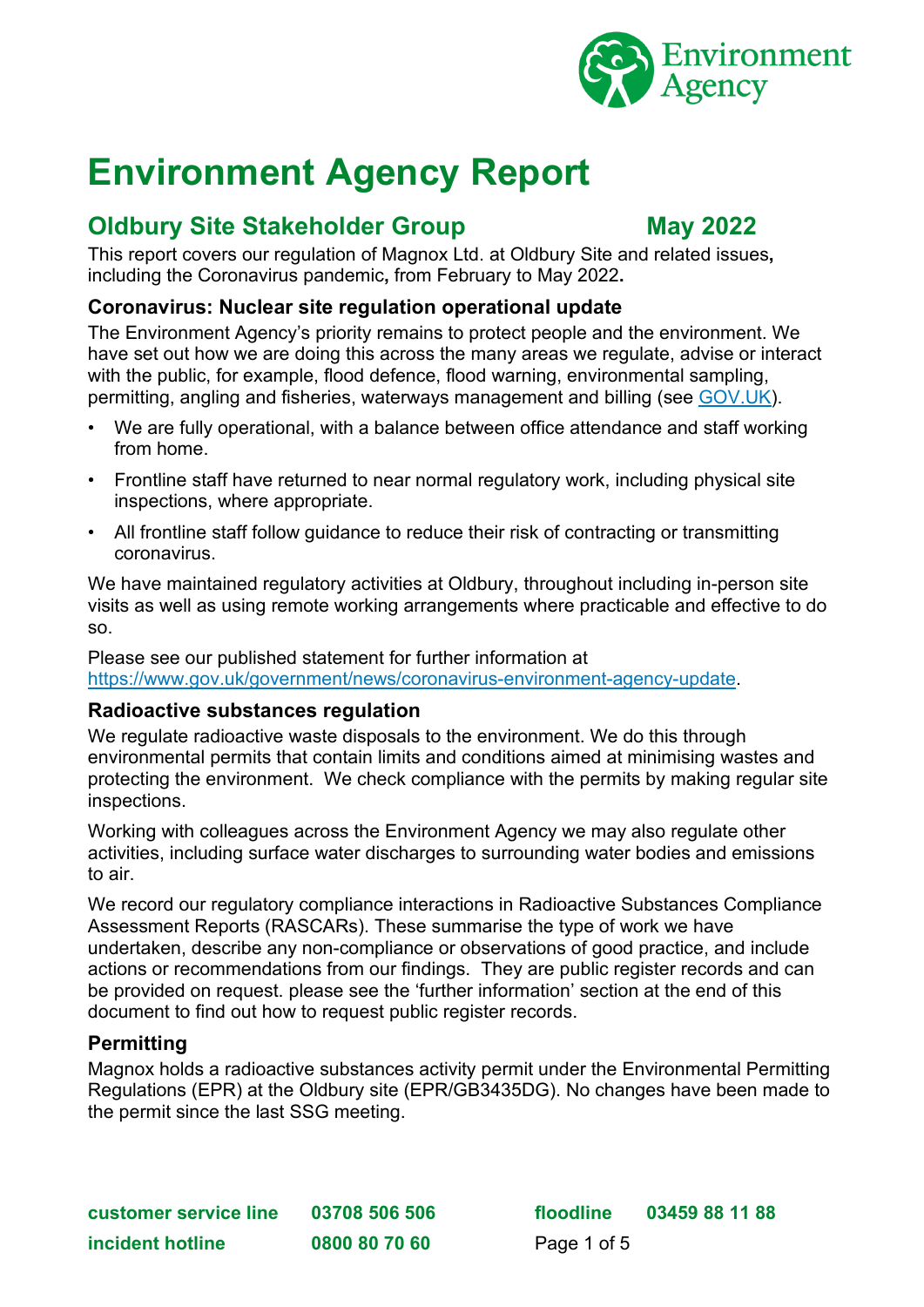

Sitting alongside the permit is a document called the Compilation of Environment Agency Requirements, Approvals and Specifications (CEAR). The CEAR is used to specify further detailed requirements, approvals or agreements, for example conditions containing "or otherwise agreed in writing by the Environment Agency". In April we issued an update to the Oldbury CEAR which made the following changes:

- Removed a permitted ventilation outlet as it has been physically blanked and will not be used again.
- Removal of short-lived radionuclides from those listed for its annual bulk analysis of liquid discharges. These nuclides have all decayed through at least 10 half-lives since the site was declared fuel free in 2016, and were reported as less than the minimum detectable activity in bulk analysis in the 5-year period 2016-2020.
- Oldbury is intending to contract out its environmental monitoring analysis. We changed the wording in one of the requirements to reflect this change.

#### **Compliance activities**

We are in regular contact with the Head of Radiological Protection and Environment to ensure we are aware of progress on decommissioning, progress on actions and recommendations and any emerging issues at the site. These discussions continue to include updates on Covid-related issues such as number of Oldbury staff infected or isolating. We remain satisfied that environmental performance is not being adversely affected by current Covid-related absences or broader impacts.

We continue to have regular engagement with the site, including remote meetings and updates. We will continue to check compliance with the permit by undertaking inspections. In the coming year we intend to inspect:

- BAT decision-making for decommissioning strategy & plans
- Management of gaseous waste discharges
- Solid radioactive waste disposals
- Environmental leadership

In addition to our own inspection activities we also review, on a weekly basis, Magnox reports of operational events and incidents that have occurred on site. We follow up on these where appropriate. There have been no events or incidents of significant concern to us in the period since the last SSG.

#### **Environmental impact**

The site environmental permit requires the operator to monitor and assess the impact of discharges on the environment.

The results of Magnox's environmental monitoring programme (EMP) indicates that the environmental impact from permitted discharges remains low. Magnox's results continue to be consistent with our independent programme, and do not indicate any results of concern or significant change from previous years.

The Environment Agencies and Food Standards Agency carry out independent environmental monitoring around nuclear sites. These monitoring programmes support our regulatory function and provide reassurance that public radiation exposures are low and

| customer service line | 03708 506 506 |
|-----------------------|---------------|
| incident hotline      | 0800 80 70 60 |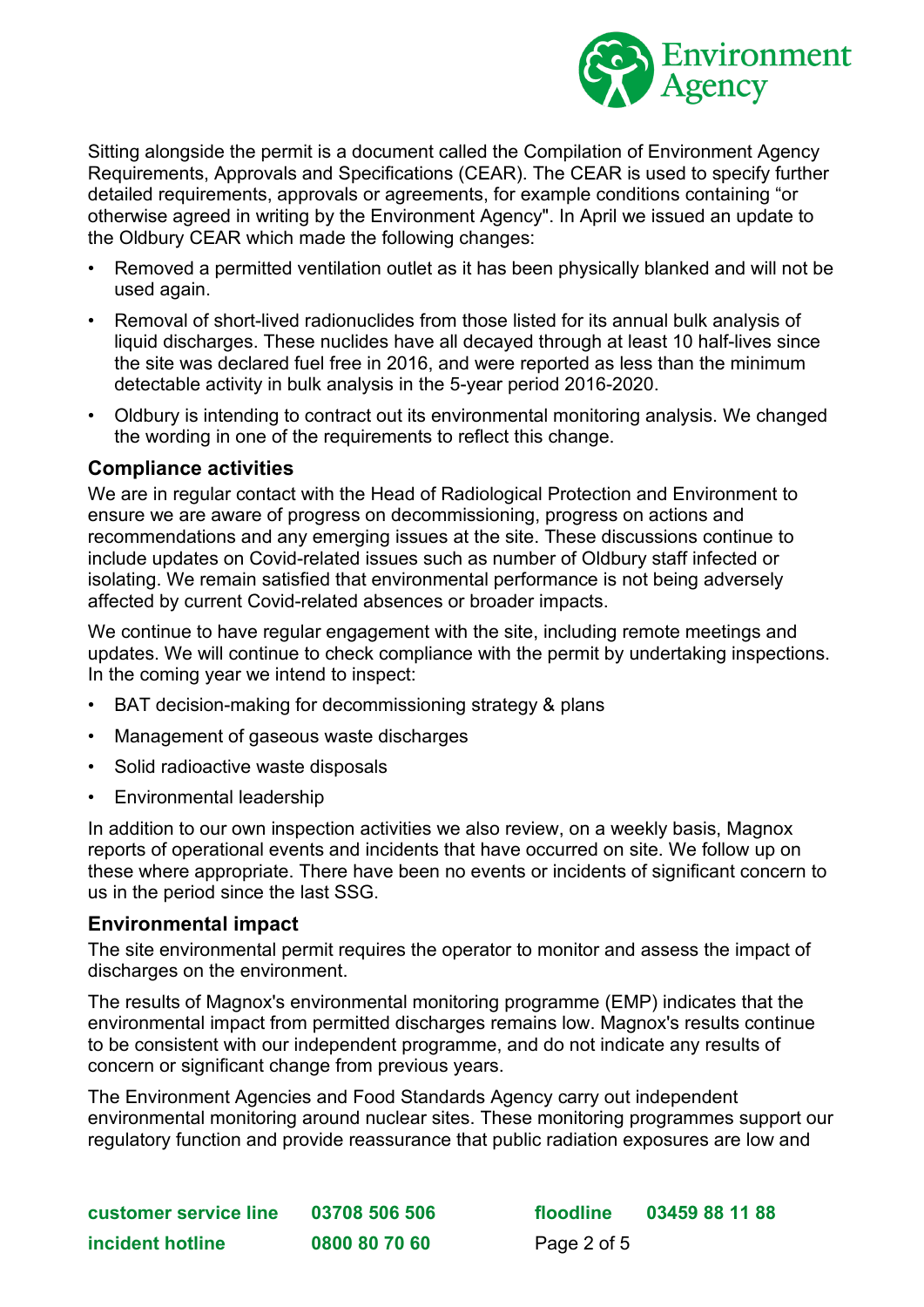

within legal limits. The results of this work are published annually and the latest report, "Radioactivity in Food and the Environment 2020" (RIFE 26), is published on the GOV.UK website.

#### [https://www.gov.uk/government/publications/radioactivity-in-food-and-the-environment-rife](https://www.gov.uk/government/publications/radioactivity-in-food-and-the-environment-rife-reports)[reports](https://www.gov.uk/government/publications/radioactivity-in-food-and-the-environment-rife-reports)

The report for 2020 continues to show that total doses to the public, from permitted discharges and direct radiation around nuclear sites, remained below the legal limit. Radioactivity from natural background, rather than nuclear sites, continues to be the more significant source of exposure to communities in all areas of the UK. Anthropogenic radioactivity in the environment, from the nuclear industry and from past testing of nuclear weapons, accounted for less than 0.2% of the exposure to the UK population. Berkeley and Oldbury sites are considered together for the purposes of RIFE because the effects from both sites contribute to the same area.

The RIFE report presents an assessment of annual radiological dose to individuals in the local population who are most exposed to radiation from each nuclear licensed site (known as the 'representative person'). In 2020, the total dose to the representative person from all pathways and sources of radiation from the Oldbury and Berkeley sites combined was less than 5 microsieverts, unchanged from 2018 and 2019. This is less than 0.5% of the UK National dose limit of 1000 microsieverts and less than 0.2% of the average annual radiation dose we all receive from all sources including natural sources of radiation (2700 microsieverts/year).

#### **Discharges from site**

The site's environmental permit requires Magnox to use best available techniques (BAT) to minimise the generation of radioactive waste, and minimise any permitted releases into the environment. Disposal of wastes, as solids, liquid or gases, can only be made via permitted routes or by transfer to permitted sites. Limits are set in the permit to control the maximum level of radioactivity that can be discharged to the environment as gaseous or liquid discharges over a rolling 12-month period. A report of the liquid and gaseous discharges to the environment are submitted to us on a monthly basis, and the results of the environmental monitoring programme are submitted quarterly. We examine these reports and report on their performance through a RASCAR.

Both liquid and gaseous discharges from Oldbury continue to be at levels well within permitted limits. Discharges of all measured gaseous and liquid radionuclides remained below 1% of their relevant annual limits. Although these discharges remain low, it is noted that the relative level of these discharges may fluctuate as the decommissioning programme evolves.

#### **Higher activity waste management**

We are working iointly with Office for Nuclear Regulation to consider the management of Intermediate Level Wastes (ILW) as part of the decommissioning and reactor dismantling process. This may include consideration of wastes transferred between Magnox sites to allow for consolidated treatment or storage and provide a more effective programme of wastes management across the Magnox fleet.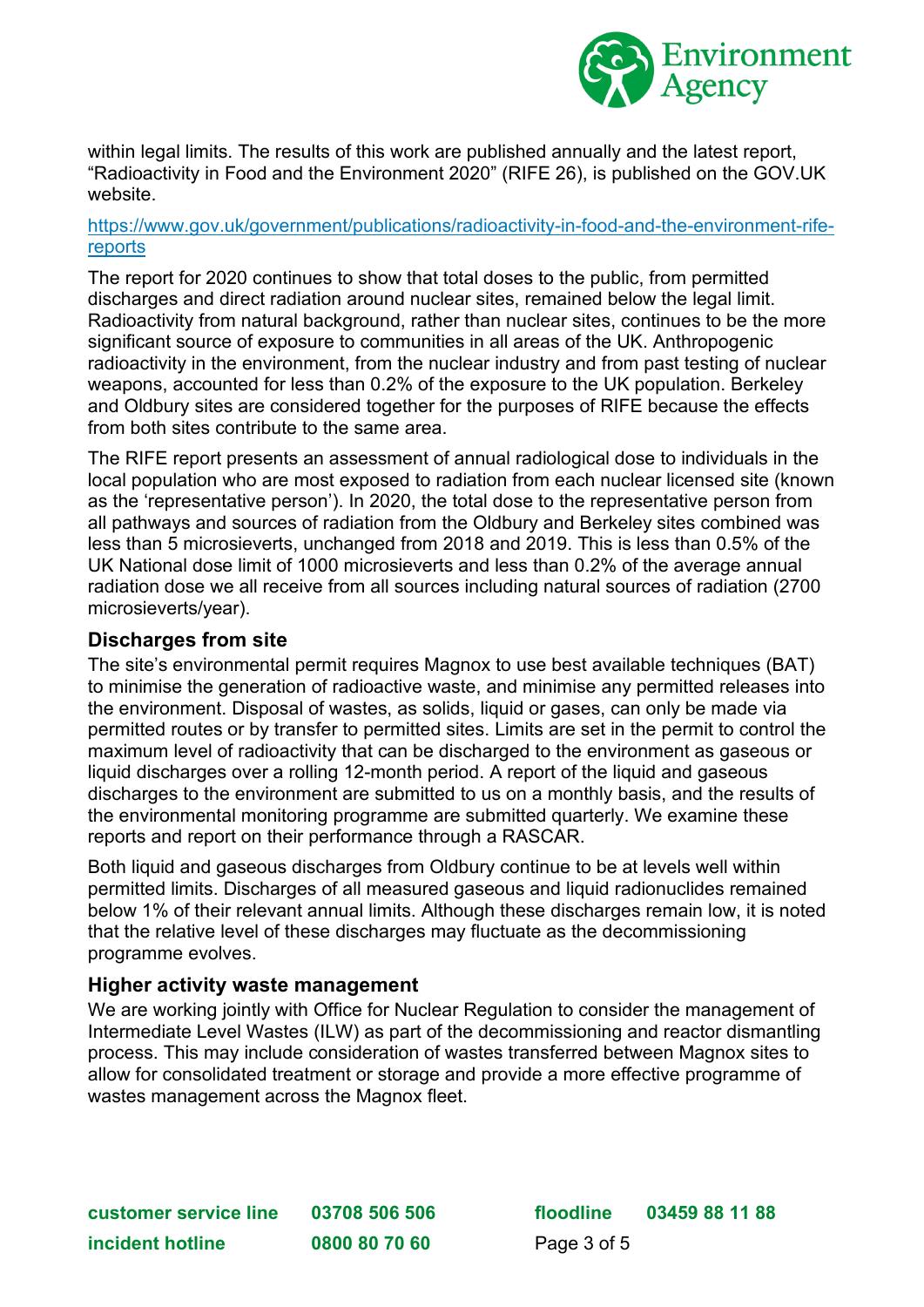

# **Enforcement**

We have not taken any enforcement action at Oldbury in the period since the previous SSG meeting.

## **Sustainable development**

We are supporting Magnox with the development of its sustainability strategy. We have provided technical advice and shared our learning from our own experience of implementing sustainable development goals into our business, which includes flood and coastal risk management capital works. Over the coming months, we will support Oldbury in developing its thinking in this area and broader opportunities for improving environmental performance and outcomes throughout the decommissioning process at Oldbury.

# **Further information**

A public register service is available on the GOV.UK website at:

<https://environment.data.gov.uk/public-register/view/index>

Alternatively, you can request access to public documents directly by contacting the Customers and Engagement Team in the Wallingford office. Please email [WTenquiries@environment-agency.gov.uk](mailto:WTenquiries@environment-agency.gov.uk)

Further information on our role in regulating the use of radioactive substances and related activities on nuclear licensed sites can be found on the Environment Agency pages of the Gov.UK website at:

<https://www.gov.uk/government/publications/nuclear-regulation-in-the-environment-agency>

Our enforcement and sanctions policy is publicly available on the GOV.UK website at [https://www.gov.uk/government/publications/environment-agency-enforcement-and](https://www.gov.uk/government/publications/environment-agency-enforcement-and-sanctions-policy/environment-agency-enforcement-and-sanctions-policy)[sanctions-policy/environment-agency-enforcement-and-sanctions-policy](https://www.gov.uk/government/publications/environment-agency-enforcement-and-sanctions-policy/environment-agency-enforcement-and-sanctions-policy)

Public Health England has placed guidance on ionising radiation dose comparisons on the GOV.UK at:

<https://www.gov.uk/government/publications/ionising-radiation-dose-comparisons>